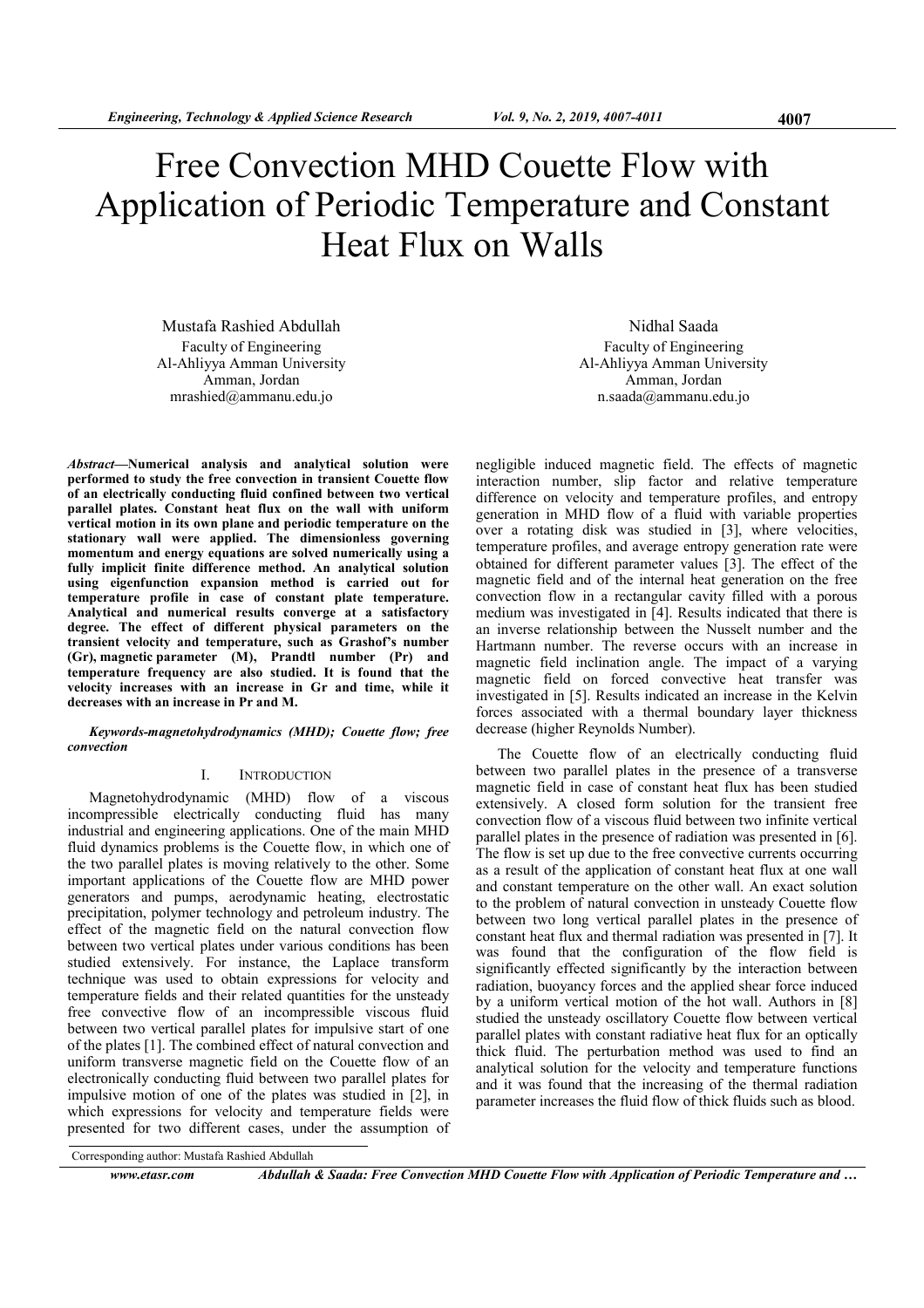Other studies were carried out in order to investigate the effect of varying plate temperature on the behavior of Couette flow [9-13]. The effect of free convection on heat transfer and flow through a highly porous medium bounded by two vertical parallel porous plates assuming periodic temperature at the moving plate was investigated in [9]. Authors in [10] investigated the problem of MHD free convection and oscillatory flow of an optically thin fluid bounded by two horizontal porous parallel walls under the influence of an external imposed transverse magnetic field in a porous medium with periodic wall temperature. An exact solution to the problem of unsteady free convection flow and heat transfer in a viscous incompressible fluid between two long vertical parallel plates was presented in [11]. The temperature at one of the plates increases linearly with time while that at the other plate remains constant at the initial fluid temperature. Authors in [12] studied the effect of free convection on the heat transfer and the flow through a highly porous medium bounded by two vertical parallel porous plates in presence of a transverse magnetic field. The approximate solutions for velocity and temperature were obtained by assuming periodic temperature at the moving plate. Authors in [13] studied the magnetic field effect on an unsteady free convection flow of a viscous incompressible electrically conducting fluid with dissipative heat between two long vertical parallel plates where the temperature of one of the plates oscillates about a constant nonzero mean temperature. Radiation effects on free convection MHD Couette flow with variable wall temperature in the presence of heat generation have been studied in [14]. Authors in [15] analyzed the effects of thermal radiation and constant mass diffusion on the transient laminar free convective flow in a vertical channel with variable temperature. Authors in [16] studied the MHD effect on unsteady free convection between a pair of infinite vertical Couette plates. The temperature of the plates was assumed to vary with time.

The objective of this study is to investigate the transient free convection MHD Couette flow with the presence of both periodic temperature and constant heat flux on walls. A numerical analysis of the dimensionless equations is performed and verified by an analytical solution in case of constant plate temperature.

#### II. MATHEMATICAL FORMULATION

Consider a two-dimensional MHD flow of incompressible electrically conducting viscous fluid between two long vertical parallel plates separated by a distance  $h$  as shown in Figure 1. A conductive liquid with density  $\rho$ , dynamic viscosity  $\mu$ , and electrical conductivity  $\sigma$  fills the region between the plates. The coordinates  $x$ ,  $y$  are aligned, respectively, along the plate axis, and width. The plate is placed in a uniform transverse magnetic field of flux density  $B<sub>o</sub>$ in the y direction. At time  $t \leq 0$ , the two walls and the fluid are assumed to have the same stationary temperature  $T_0$ . At time  $t > 0$ , the plate at  $y=0$  starts moving with a constant velocity and a constant heat flux, while the plate at  $y=h$  is heated with periodic temperature and maintained stationary. To setup the mathematical model of the problem, the following assumptions are made:

The fluid physical properties are constant.

www.etasr.com Abdullah & Saada: Free Convection MHD Couette Flow with Application of Periodic Temperature and …

- The fluid flow is unsteady, laminar, incompressible, viscous, electrically conducting and fully developed.
- The magnetic Reynolds numbers are small, hence the induced magnetic field is negligible.



Based on the above assumptions and applying the magnetic

field with a presence of periodic plate temperature, the transient governing equations of the MHD flow that present the fluid motion and temperature are:

$$
\frac{\partial u}{\partial t} = g\beta(T - T_0) + v \frac{\partial^2 u}{\partial y^2} - \frac{\sigma B_0^2}{\rho} u \tag{1}
$$

$$
\rho c_p \frac{\partial r}{\partial t} = k \frac{\partial^2 r}{\partial y^2} \tag{2}
$$

where u is the axial velocity, T is the fluid temperature,  $v$  is the kinematic viscosity, k is the thermal conductivity, and  $C_p$  is the speicific heat, with initial and boundary conditions:

$$
t \le 0: u = 0 \quad T = T_0 \text{ for all } y \, t > 0:
$$
\n
$$
u = u_0 \quad \frac{\partial T}{\partial y} = -\frac{q}{k} \quad at \, y = 0 \tag{3}
$$
\n
$$
u = 0 \quad T = T_w + \epsilon (T_w - T_0) \cos \overline{\omega} t \quad at \, y = h
$$

To write the governing equations in dimensionless form, the following dimensionless variables are introduced:

$$
Y = \frac{y}{h}, \ \tau = \frac{vt}{h^2}, \ \omega = \frac{h^2 \bar{\omega}}{v}, \ U = \frac{u}{u_0}, \theta = \frac{T - T_0}{T_W - T_0},
$$

$$
M = \frac{\sigma h^2 B_0^2}{\mu}, \ \ Gr = \frac{g \beta h^2 (T_W - T_0)}{v u_0}, \ \ \ Pr = \frac{\mu c_p}{k} \tag{4}
$$

The dimensionless equations become:

$$
\frac{\partial U}{\partial \tau} = Gr\theta + \frac{\partial^2 U}{\partial Y^2} - MU \tag{5}
$$

$$
\frac{\partial \theta}{\partial \tau} = \frac{1}{pr} \frac{\partial^2 \theta}{\partial r^2}
$$
 (6)

The corresponding boundary conditions can be specified as:

$$
\tau \le 0: \quad U = 0, \quad \theta = 0 \quad \text{for all } Y
$$
  
\n
$$
\tau > 0: \quad U = 1, \quad \frac{\partial \theta}{\partial Y} = -1 \quad \text{at } Y = 0
$$
  
\n
$$
U = 0, \quad \theta = 1 + \varepsilon \cos(\omega \tau) \quad \text{at } Y = 1
$$
\n(7)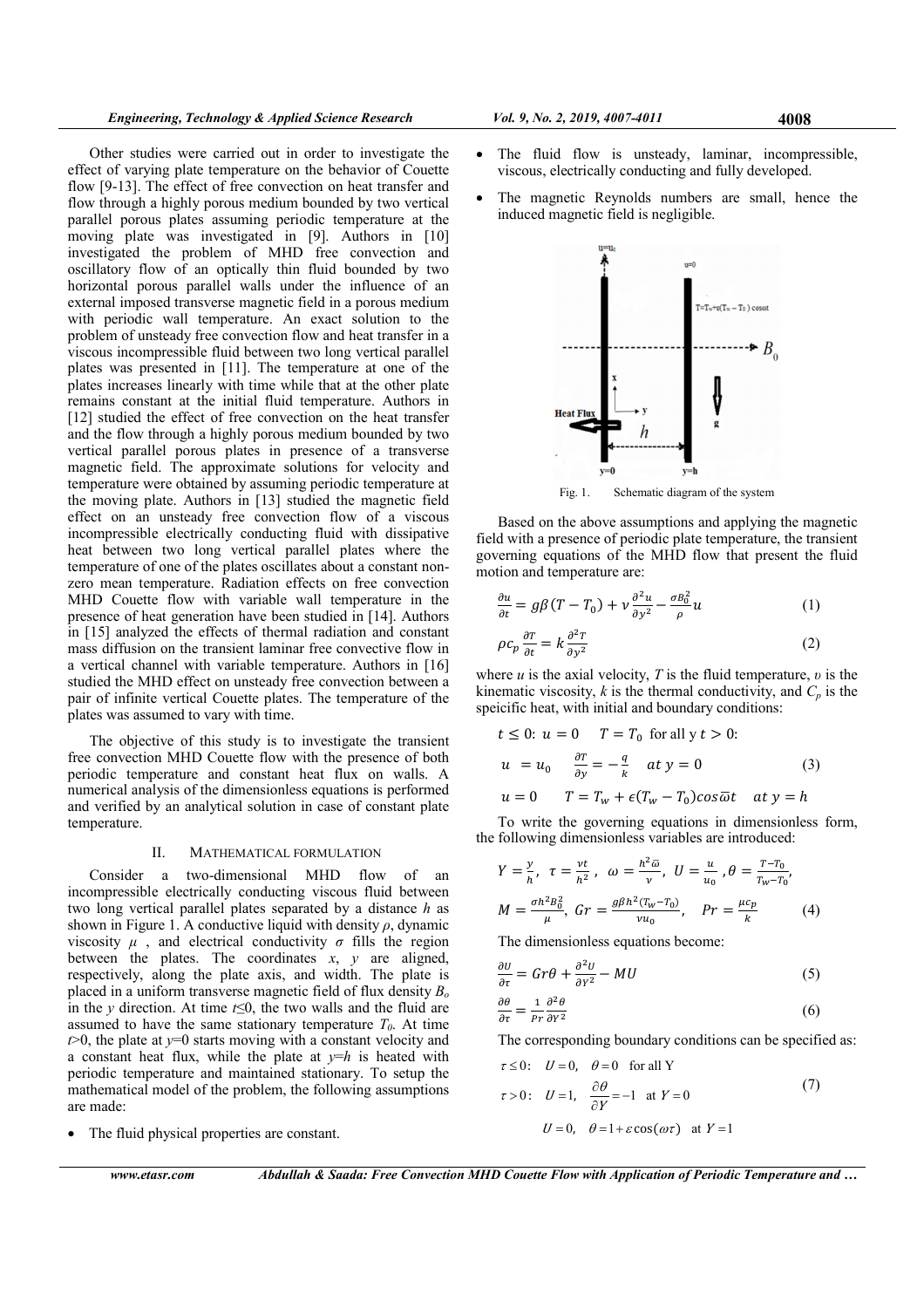### III. NUMERICAL ANALYSIS

Finite difference technique is applied to solve the dimensionless momentum and energy equations to determine the velocity and temperature distributions for different parameter values. A uniform grid consisting of a large number of nodes in the y direction is used. Crank-Nicolson method is used to solve the equations with a large amount of time steps. Crank-Nicolson method is fully implicit and numerically stable. It has a higher order of accuracy when the solutions are directly obtained from the Thomas algorithm.

#### IV. ANALYTICAL SOLUTION

The numerical solution can be verified by its comparison with the analytical solution for the case of constant wall temperature ( $\varepsilon=0$ ). The analytical eigenfunction expansion method is used to solve the energy equation. The dimensionless time dependent energy equation can be written as:

$$
\frac{\partial \theta}{\partial \tau} = \frac{1}{Pr} \frac{\partial^2 \theta}{\partial Y^2}
$$
 (8)

The boundary conditions for constant wall temperature can be written as follows:

$$
\tau \le 0: \quad \theta = 0 \quad \text{for all } Y
$$
  
\n
$$
\tau > 0: \quad \frac{\partial \theta}{\partial Y} = -1 \quad \text{at } Y = 0
$$
  
\n
$$
\theta = 1 \quad \text{at } Y = 1
$$
 (9)

Since the boundary conditions are non homogeneous, we can convert them to homogeneous by introducing:

$$
F(Y, \tau) = \theta(Y, \tau) - (2 - Y) \tag{10}
$$

Then the energy equation becomes:

$$
\frac{\partial F}{\partial \tau} = \frac{1}{Pr} \frac{\partial^2 F}{\partial Y^2}
$$
 (11)

And the boundary conditions can be specified as:

$$
\tau \le 0: \quad F = (Y - 2) \quad \text{for all } Y
$$
\n
$$
\tau > 0: \quad \frac{\partial F}{\partial Y} = 0 \quad \text{at } Y = 0
$$
\n
$$
F = 0, \quad \text{at } Y = 1
$$
\n(12)

Let  $F(Y, \tau) = \emptyset(Y) \delta(\tau)$ . Taking the derivatives and substituting into (11) yields the eigenvalue problem as:

$$
\frac{d^2\phi}{dY^2} + \lambda \phi = 0 \qquad \qquad \frac{\partial \phi}{\partial Y}(0) = \phi(1) = 0 \qquad (13)
$$

where  $\lambda$  is the separation constant. The solution of the above equation will be:

$$
\varphi_n(Y) = \cos(\sqrt{\lambda}Y) \tag{14}
$$

with eigenvalues:

$$
\lambda_n = \left(\frac{2n-1}{2}\pi\right)^2\tag{15}
$$

For each n, the solution for  $\delta(\tau)$  is  $\delta_n(\tau) = e^{-\frac{\lambda_n \tau}{p \tau}}$ . Hence the series solution for  $F(Y, \tau)$  is:

$$
F(Y,\tau) = \sum_{n=1}^{\infty} A_n \cos(\sqrt{\lambda}Y)e^{\frac{-\lambda}{pr}\tau}
$$
 (16)

which satisfies the non-homogeneous initial condition  $F(Y, 0) = (Y - 2)$ . Hence  $A_n = \frac{-2}{\lambda}$  $\frac{d^2}{\lambda}(1+\sqrt{\lambda}\sin(\sqrt{\lambda}))$ , where  $n = 1,2, \dots, \infty$ . Then the final form of solution is:

$$
\theta(Y,\tau) = \left(\sum_{n=1}^{\infty} \frac{-2}{\lambda} \left(1 + \sqrt{\lambda} \sin(\sqrt{\lambda})\right) \cos(\sqrt{\lambda}Y) e^{\frac{-\lambda}{pr}}\right) + (2 - Y) \tag{17}
$$

The coefficient of heat transfer (Nusselt number), is given by:

$$
Nu = \frac{h(\frac{\partial y}{\partial x})}{(T - T_0)}
$$
\n(18)

Using the dimensionless temperature expression, the Nusselt number at moving and stationary plates can be written as:

$$
Nu_0 = \frac{-1}{\theta(0,\tau)} \left(\frac{\partial \theta}{\partial \tau}\right)_{\gamma=0} = \frac{1}{\theta(0,\tau)}
$$
(19)  
\n
$$
Nu_1 = -\left(\frac{\partial \theta}{\partial \tau}\right)_{\gamma=1}
$$
  
\n
$$
= \left(\sum_{n=1}^{\infty} \left(\frac{2}{\sqrt{\lambda}} \sin(\sqrt{\lambda}) + 2 \sin^2(\sqrt{\lambda})\right) e^{\frac{-\lambda}{pr} \tau} \right) - 1
$$
(20)

#### V. RESULTS AND DISCUSSION

In this section, the effect of different dimensionless parameters on the velocity and temperature profiles is discussed. The numerical solution using Crank-Niclson technique for velocity and temperature profiles is computed for different values of magnetic parameter, Prandtl number, Grashof number, and temperature frequency. The following parameter values are used to get the results:  $Gr=5$ ,  $Pr=7$ ,  $M=1$ ,  $\omega$ =10,  $\varepsilon$ =0.2,  $\tau$ =1. Figure 2 illustrates the effect of Grashof number on the dimensionless velocity profile. It is seen that the effect of increasing Gr would be to increase the velocity U when all other parameters are held constant. Figure 3 shows the effect of magnetic field on the velocity profile which clearly indicates that the increase in the applied magnetic intensity would result in a decrease in velocity.



The effect of the Prandtl number Pr on the velocity profile is shown in Figure 4. It shows that increasing Pr would decrease the velocity. The effect of Pr on the temperature field is illustrated in Figure 5. It is observed that as Pr increases, the temperature in the fluid decreases. Also, it is seen that Pr has a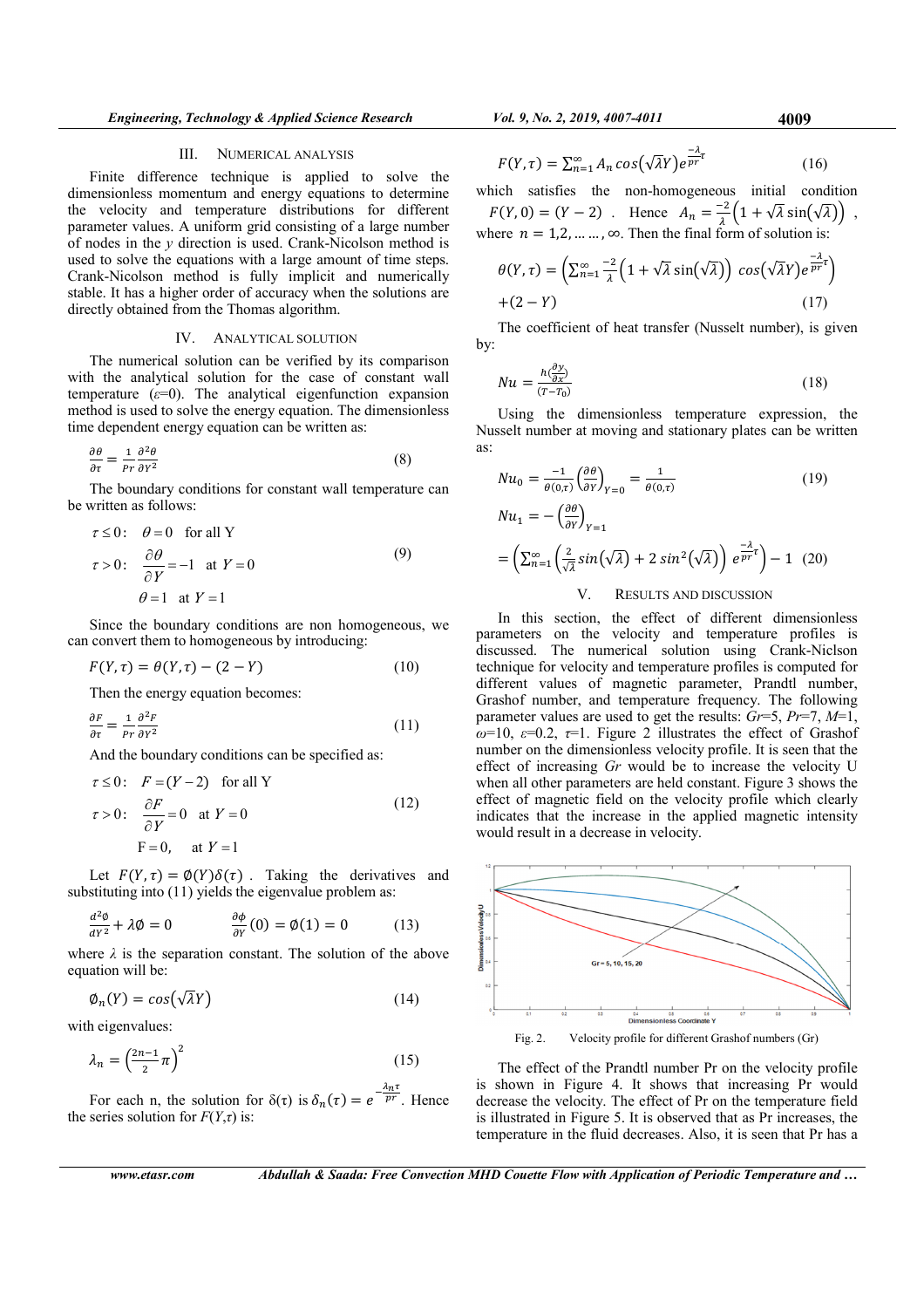significant influence on the temperature of the plate with constant heat flux for higher values of Pr as shown in Figure 5.



Fig. 3. Velocity profile for different magnetic parameter (M)



Fig. 4. Velocity profile for different Prandtl numbers (Pr)



Fig. 5. Temperature profile for different Prandtl number (Pr)

The transient velocity and temperature profiles are shown in Figures 6 and 7 for different locations on the fluid. It is noticed that the effect of increasing time is to increase the velocity and temperature until they reach a steady state, and the required time is reduced as we move towards the stasionary plate which has a periodic temperature. It is noticed also that both velocity and temperature have oscillatory behavior with higher amplitude nearby the stationary plate which decays as we move away from the plate.



Fig. 6. Transient velocity at different points on the Y coordinate



Fig. 7. Transient temperature at different points on the Y coordinate

To study the effect of plate temperature frequency on the transient temperature profile, the pulsed volume must be cleared. As shown in Figure 8, as the frequency increases, the temperature difference appears to fade away with time. Hence, it seems that the temperature at high frequency is continuous rather than oscilating.



Fig. 8. Transient temperature for different values of temparature frequency

A comparison of the transient temperature results of the Crank-Niclson solution (fully implicit method) with analytical solution in the case of  $\varepsilon=0$  for temperature profile is shown in Figure 9. It is seen that the results are in good agreement with each other.



Fig. 9. Comparison of temperature numerical and analytical results

# VI. CONCLUSIONS

A fully implicit numerical solution to the problem of transient free convective Couette flow of a viscous incompressible fluid confined between two vertical parallel plates in the presence of constant heat flux and periodic temperature on the walls has been prersented. The dimensionless governing partial differential equations are solved by the Crank-Niclson technique and verified by an eigen function expansion method. The effect of different parameters such as magnetic parameter, Grashof number, Prandtl number and time are studied. The conclusions of the study are: